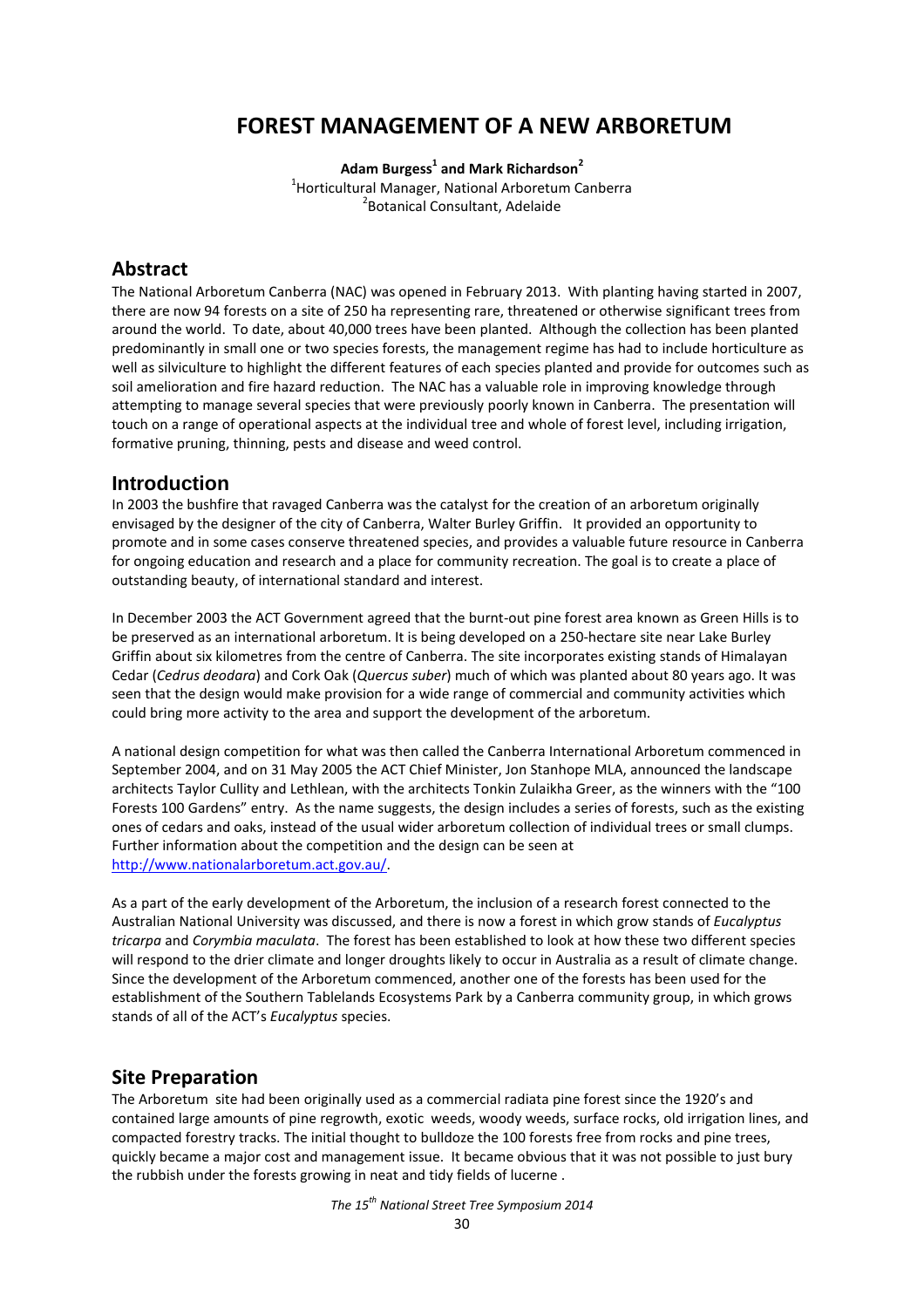To address this, a 5 tone excavator was introduced to the project with rock grabs attached. It would simply pull the trees out and bypass the sites rocky outcrops, leaving them as future hubs for local native vegetation. The pines were put in wind-rows and tub ground to supply mulch for the future plantings.

The basic plan after the trees were removed was as follows:

- **1.** Deep rip the forest planting areas and adjacent allees to 600mm deep at 1m centres.
- **2.** Back blade lots to pick up all rock brought to the surface larger that 100mm in size.
- **3.** Rock pick the forest lot and adjacent allee.
- **4.** Bore tree holes to 800mm in depth using a 600mm diameter toothed auger.
- **5.** Trench and install irrigation sub-mains, feeder lines and dripper lines on a bed of sand.
- **6.** Over sow the entire forest and adjacent allees with a lucerne mix.

### **Scope of the Living Collection**

Since the planning started for the National Arboretum Canberra, there has been a strong emphasis on plant conservation and just over 40% of the 90 forests planted to date represent a rare or threatened species. However, since the commencement of the species selection the number of principal themes has expanded to include:

- conservation
- plant use
- symbolism

In addition, an effort has been made to represent trees from:

- a wide range of countries around the world
- a wide range of habitats, with an emphasis on drier climates
- a wide range of botanical families, including
	- o evergreen and deciduous species
		- o broadleaved trees and conifers

As a part of the species selection process, there was obviously a strong desire for the species selected to have the potential to perform well on the NAC site. However, several of the species selected are new to Canberra and for some they could be close to their climatic boundaries, with the main issue being frost tolerance. The few species likely to be on a 'climatic cusp' will not only test the species survival over time, but also be possible indicators of climate changes in the Canberra region.

The conservation theme has provided the Arboretum with an excellent opportunity to highlight the fact that many of the world's trees, sometimes common in cultivation, are in fact threatened in the wild. For several of the species, it could also help to protect them through *ex situ* conservation.

While the conservation of our flora must be seen as the priority for conservation programs in Australia, the nature of the collections at the NAC takes into account its role to promote the importance of trees in a worldwide sense. By being the diplomatic capital of Australia, Canberra is well placed to fulfil such a role. As a part of this, it is intended to look at telling these stories using interpretation in languages other than English that are particularly relevant to the where the trees occur naturally. This would include an indigenous language where English is the national language – including for the Australian species.

At the individual species level, the Arboretum has already worked with in-country and international conservationists. One such species is *Cedrus libani*. While the species is already in Australia and is reasonably easy to acquire, a closer link with the natural stands in Lebanon was sought. A contact was made in Lebanon with the Lebanese Agricultural Research Institute who collected the seed at the Al Chouf Cedar Nature Reserve. The seed was passed on to the Arboretum via the Millennium Seed Bank in Kew. By doing so it not has only made other conservationists aware of the Arboretum but will also be an opportunity to promote the conservation of the species and the Al Chouf Cedar Nature Reserve through the Arboretum and the Lebanese Embassy in Canberra.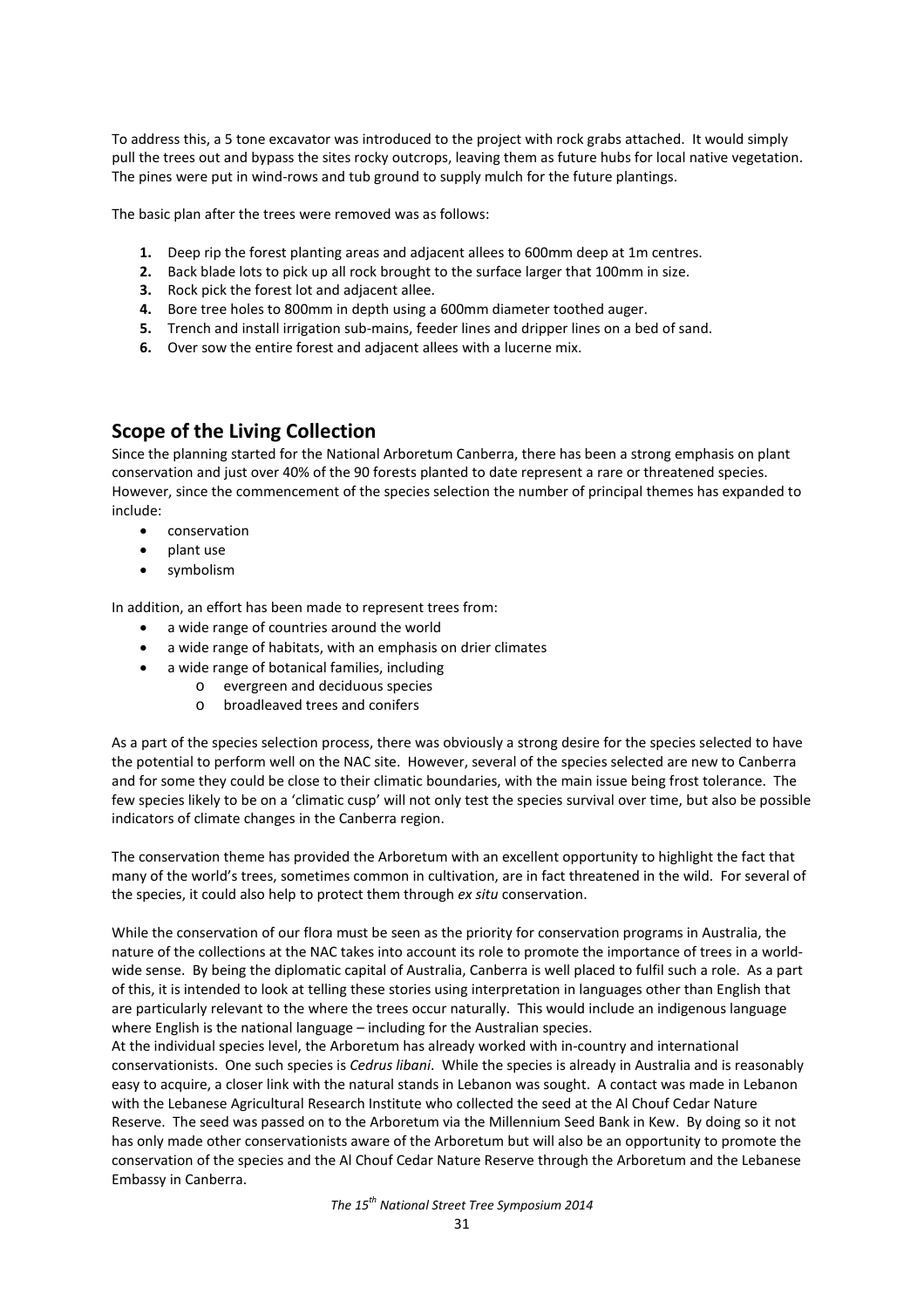The selection of plant use as a theme was, in many ways, an expansion of the conservation theme. It has meant that in addition to those species that are threatened in the wild and require conservation, species that have been important for human use, have also been highlighted as worthy of conservation. This includes species with a broad range of uses like *Brachychiton rupestris* (Bottle Tree), *Maclura pomifera* (Osage Orange), *Eucommia ulmoides* (Chinese Rubber Tree) and *Cercis canadensis* (Eastern Red Bud).

The highlighting of the symbolism theme was in part driven by the interest that was being shown by embassies in Canberra. With the NAC collection representing just over 100 countries some of the species symbolic of those countries include: the national tree of Chile (Monkey Puzzle or *Araucaria araucana*); the national tree of Pakistan (Himalayan Cedar or *Cedrus deodar*); the State tree of Louisiana and Mississippi (Southern Magnolia or *Magnolia grandiflora*); the national tree of the Czech and Slovak Republics (Small leaved lime or *Tilia cordata*), and; the symbolic flower of Kiev, (Horse Chestnut or *Aesculus hippocastrum*).As a part of this, one section of the Arboretum is devoted to single plantings by national leaders from around the world.

Some of the species chosen are also regarded as being sacred in different countries and these include: the Parana Pine*(Araucaria angustifolia*) revered by several Brazilian tribes; the Yunnan Cypress (*Cupressus dulouxiana*) considered holyby Buddists in China, and; the Bunya pine *(Araucaria bidwillii*) held sacred by several aboriginal tribes.

### **Provenance**

Although it was initially intended that all proposed seed collections or plants were to be characterised by credible provenance, the speed at which the arboretum was established and the number of trees required for the forests made this very difficult. It resulted in there often being an insufficient number of plants for the threatened species at the time of planting.

While this was partly overcome by introducing the plant use theme, the majority of the non-conservation related forests came with no provenance and it was still desirable to maintain the use of the threatened species that had already been acquired and grown. This was addressed by the use of a host species. For example, the few threatened Spanish Birch (*Betulapendula* ssp. *fontqueri*) the NAC had propagated from provenance seed have been planted with the host species Silver Birch(*Betula pendula* ssp. *pendula*) with the intention of slowly removing the Silver Birch and replacing it with Spanish Birch over time. These new trees would come from both cuttings from the original planting and more seed obtained from Spain. While it was easy to obtain approval to thin eucalypt and pine plantings there was difficulty in getting approval to thin the birches! The eventual achievement of having a forest of just the Spanish birch may now take a little longer.

### **WEEDINESS**

One of the important issues that had to be taken into account when selecting the NAC species was the possible or recorded weediness of the species and the CRC for Australian Weed Management's weed status list (Randall, 2007) played an important role in plant selection. As a result, several species meeting numerous of other requirements for the Arboretum have been rejected because of likely weed issues. This has not been an easy task as the variation in the localities that plants have become weedy is substantial and as a result trees known to have been weedy in areas thought different to Canberra have sometimes been accepted. For example, although the California fan palm, *Washingtonia filifera,* is considered to be a serious weed in central Australia it was still seen as a suitable planting for the NAC. However, the previous records must not be ignored and it is noted in NAC management plans that if a newly introduced species commences to show a weediness that could lead to it becoming naturalised, it should be removed.

## **Uses for the NAC forest species:**

#### **Research**

As with all significant arboreta the management of the NAC will encourage and support research studies, including all avenues of scientific enquiry concerning the forests and their associated biodiversity. Arboricultural and silvicultural research as well as basic research (e.g. carbon flux and tree physiology) will be encouraged. The potential for social and cultural research associated with the amenity, educational and recreational values of the NAC is also acknowledged.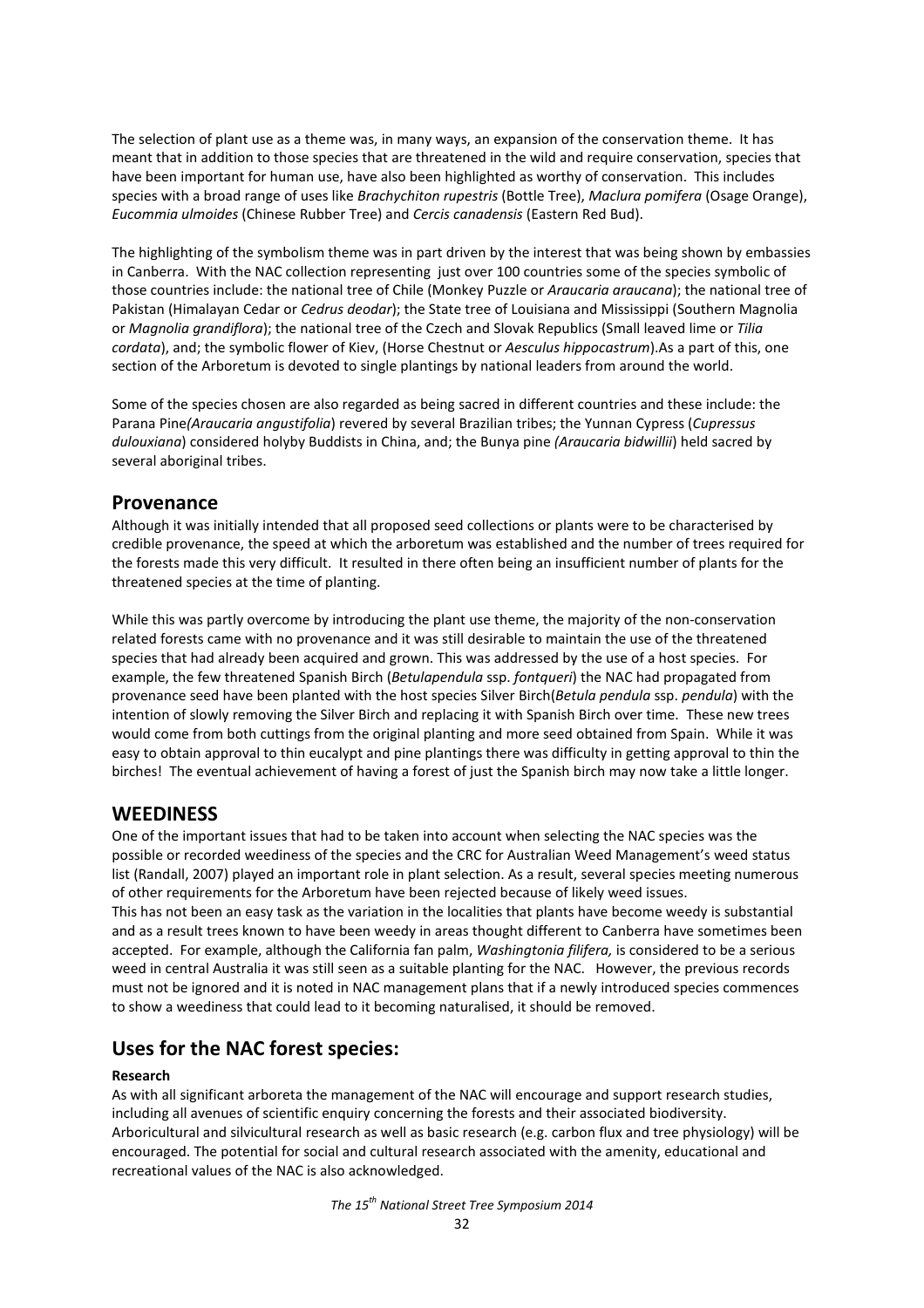Given the significant themes underpinning the arboretum design, research priorities may be directed towards a better understanding of:

- Rare and endangered plant species;
- Climate change and adaptation;
- Species suited to the Canberra environment
- Understanding Urban forests interfaces and values

Particular strengths of the NAC as a site for research are: i) the potential longevity of research activities to build valuable long term data sets and studies; ii) the proximity of the site to major research Canberra-based institutions, including CSIRO and the Australian National University; iii) its strong connection with a likely user of the research results, that is, the ACT government, and iv) the significant community profile of and support for the site as a significant cultural asset. A major contributor to the latter is the Friends of the National Arboretum Canberra. This includes their involvement in regular growth measurements in all of the forests over the past 4 years.

#### **Species Trials:**

Although the introduction of poorly known tree species can be a risk, the trialling of them will undoubtedly help to identify species suitable for planting in Canberra's urban forest in the future. It is not only an opportunity to learn more about the trees that are already adapted to the Canberra climate but also trees that may be affected by climate change over time.

The trials that have already commenced are for those species expected to survive in Canberra but are still poorly known in the city's urban forest. These include species that have not been known to have been planted in Canberra before, such as Toromiro *Sophoratoromiro*, and species that had only been grown to very limited extent, such as the monkey puzzle tree *Araucaria araucana* and the Wollemi pine *Wollemianobilis*. Both species have been used to form forests with the latter having been reduced in size.

Prior to the planting of the Wollemi Pines at the Arboretum, the number growing in the ACT was still very small, with the species having not long been discovered or being freely available for horticulture. Since the first planting at the Arboretum, much has been learned about growing this species in Canberra. While the genetic diversity in the species is exceptionally small (Peakall et al, 2003), there is considerable landscape variation across the site where the trees are growing and the impact of those differences is already showing strongly. As a result of the experience to date it is likely that another Wollemi pine planting will be done in another area of the NAC that best provides the conditions in which the species has grown most successfully to date.

Although using the planting of whole forests as a part of these trials has a greater risk in terms of the number of trees lost, it has been found that the plantings have not only benefitted from the various growing conditions across the forest site but also, in some species, from the genetic variation in the planting. If for example only 10 Wollemi pines had have been originally planted it is highly likely that it would have been declared as unsuitable in Canberra, given that nearly 2/3 of the forest planting have died over the past seven years. It is only because it was planted as a forest that the opportunities have been identified.

The second trials will be carried out in two forests that have considerably different growing conditions. Neither of these trial lots has yet been planted. Unlike the main forests, the main aim for these trials will only be to grow the trees long enough to determine whether they are in fact suited to the Canberra conditions and what maintenance issues might exist. There will only be 10-12 trees per species and the length of time each of the species is kept on trial will depend very much on the success of the tree. The more successful or unsuccessful the tree is, the faster will be the removal and replacement.

### **Tree Management**

Although the trees have been planted as monocultures, it does not mean that they are to be managed as timber forests. It is the aim of the Arboretum to provide visitors with a feeling for each of the species that has been planted. Although there will be some formative pruning for most of the species, this will still involve giving the trees some freedom to express themselves. There will also be others within the individual forests that need to be treated differently from one another to fit in with original landscape design.

*The 15th National Street Tree Symposium 2014*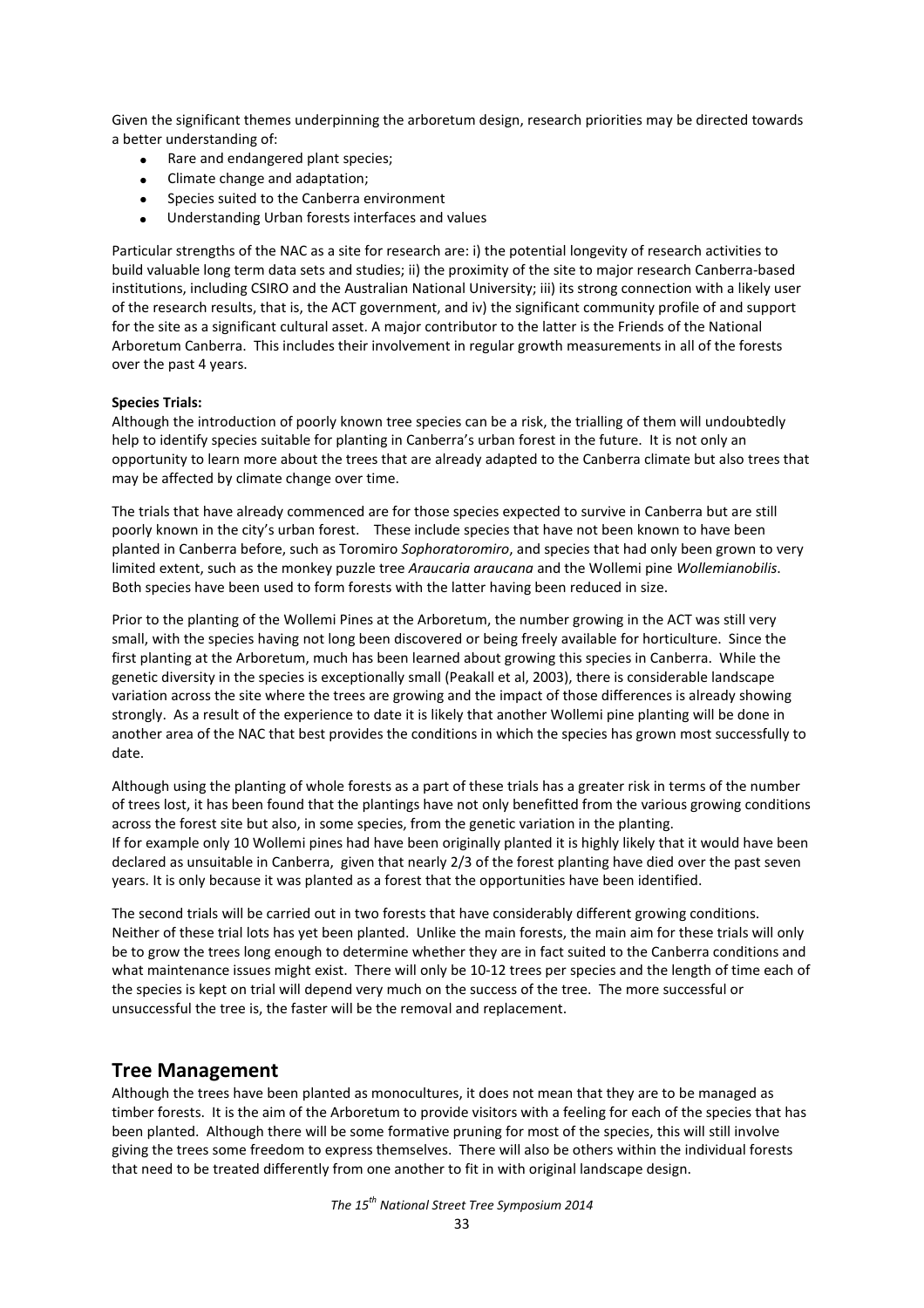Of course, there is still going to have to be an appreciation that the areas around the trees will need to be maintained and so consideration will have to be given to people and the likes of mowers and other vehicles being able to pass through under the trees.

For all of the forests, the retaining of information has been important. This information has included details of the species' provenances, their propagation, their growth, flowering and fruiting and will also include information about pests and diseases and any tree loses and replacements. The information is currently still held as basic files and maps but the Arboretum is currently reviewing possible options for a botanic gardens style database.

## **Maintenance Guidelines**

While the Arboretum's general maintenance directions are viewed as the expected standards across the site there are also particular guidelines which apply to every forest and associated tree species. A very important aspect of the Arboretum's guidelines is that it they are still evolving as we learn more about the species planted. Some of the issues that have had to be addressed are as follows:

## **Irrigation**

It has always been the intention of the ACT government that the tree plantings of the Arboretum will not be watered with potable water. Instead, the irrigation water will be obtained from the dams and bores or will be trucked-in recycled water.

However, the provision of non-potable water for the rapidly expanding arboretum has been a particularly difficult task with the issues of environmental conditions, site topography, filtration, water security and irrigation maintenance. These have all been consistently monitored and adjusted to suit the current conditions where and when possible. The current water sources available to date are as follows.

- 1. Bore  $# 1 = 10$ ML
- 2. Front Dam = 30ML
- 3. Bore #2 = 37 ML
- 4. Other (Lower Molonglo surface water) = 50 ML

To assist the effective use of the water available, the Arboretum has developed a thresh hold for soil moisture in each forest. The measurements are done at 3 random locations within each forest and during the peak seasons weekly readings are collected indicating where the water is required.

To date the Arboretum has been successful in only using potable water, even during the extreme conditions in January 2014. Although this will be tested with more trees to be planted and the possibility of drier conditions, a significant number of the forests will survive in the future on very limited irrigation.

## **Weed Control**

Weeds that were already well established on the site are another significant issue that the Arboretum has had to manage over its entire 250Ha site, although it was it was quickly learnt that not all weeds are nasty but can in fact aid in soil retention.

To assist ensuring effective weed management, a listing of the most problematic weeds recorded on site has been prepared and each is targeted in individual programs across the whole site. Of all the weeds being controlled, blackberry has required the most time to date. It was throughout the 250ha site when the development of the Arboretum was started and it is still present in many areas of the Arboretum, including the areas of remnant pine forest that surround the Arboretum.

However, as time allows the site to recover from the pine forest, fire and disturbance during re-planting, the weeds will become controllable through consistent mowing and the weed management programs.

## **Pruning and thinning**

As the arboretum is a living collection of forests rather than a park or forest for timber, the formative pruning is being done in a somewhat different way than the typical Australian stands of urban or timber forests.

*The 15th National Street Tree Symposium 2014*